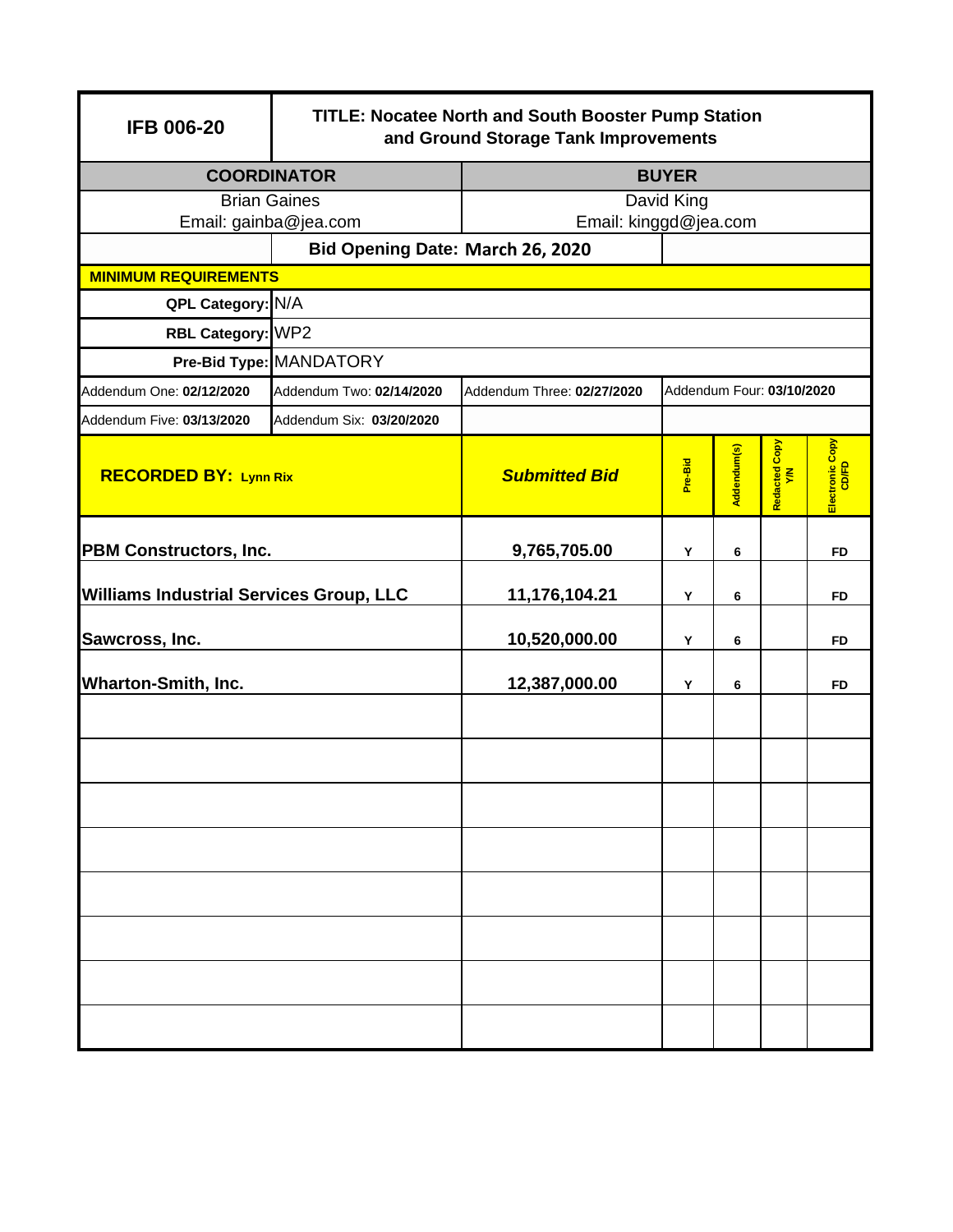| <b>IFB 016-20</b>            |                                  | <b>TITLE: Construction Services for the Twin Creeks</b><br>Reclaimed Water Re-Pump Station Improvements - Phase 1 |                |             |                      |                          |  |
|------------------------------|----------------------------------|-------------------------------------------------------------------------------------------------------------------|----------------|-------------|----------------------|--------------------------|--|
| <b>COORDINATOR</b>           |                                  | <b>BUYER</b>                                                                                                      |                |             |                      |                          |  |
| <b>Brian Phillips</b>        |                                  |                                                                                                                   | Dan Kruck      |             |                      |                          |  |
| Email: philbr@jea.com        |                                  | Email: krucdr@jea.com                                                                                             |                |             |                      |                          |  |
| <b>MINIMUM REQUIREMENTS</b>  | Bid Opening Date: March 26, 2020 |                                                                                                                   |                |             |                      |                          |  |
| QPL Category: N/A            |                                  |                                                                                                                   |                |             |                      |                          |  |
| RBL Category: N/A            |                                  |                                                                                                                   |                |             |                      |                          |  |
|                              | Pre-Bid Type: MANDATORY          |                                                                                                                   |                |             |                      |                          |  |
| Addendum One: 03/10/2020     | Addendum Two: 03/16/2020         |                                                                                                                   | Addendum Four: |             | N/A                  |                          |  |
|                              |                                  | Addendum Three: 03/20/2020                                                                                        |                |             |                      |                          |  |
| <b>RECORDED BY: Lynn Rix</b> |                                  | <b>Submitted Bid</b>                                                                                              | Pre-Bid        | Addendum(s) | Redacted Copy<br>Y/N | Electronic Copy<br>CD/FD |  |
| Crom, LLC                    |                                  | 3,204,800.00                                                                                                      | Y              | 3           |                      | FD                       |  |
| <b>Precon Corporation</b>    |                                  | 3,074,268.00                                                                                                      | Υ              | 3           |                      | <b>None</b>              |  |
|                              |                                  |                                                                                                                   |                |             |                      |                          |  |
|                              |                                  |                                                                                                                   |                |             |                      |                          |  |
|                              |                                  |                                                                                                                   |                |             |                      |                          |  |
|                              |                                  |                                                                                                                   |                |             |                      |                          |  |
|                              |                                  |                                                                                                                   |                |             |                      |                          |  |
|                              |                                  |                                                                                                                   |                |             |                      |                          |  |
|                              |                                  |                                                                                                                   |                |             |                      |                          |  |
|                              |                                  |                                                                                                                   |                |             |                      |                          |  |
|                              |                                  |                                                                                                                   |                |             |                      |                          |  |
|                              |                                  |                                                                                                                   |                |             |                      |                          |  |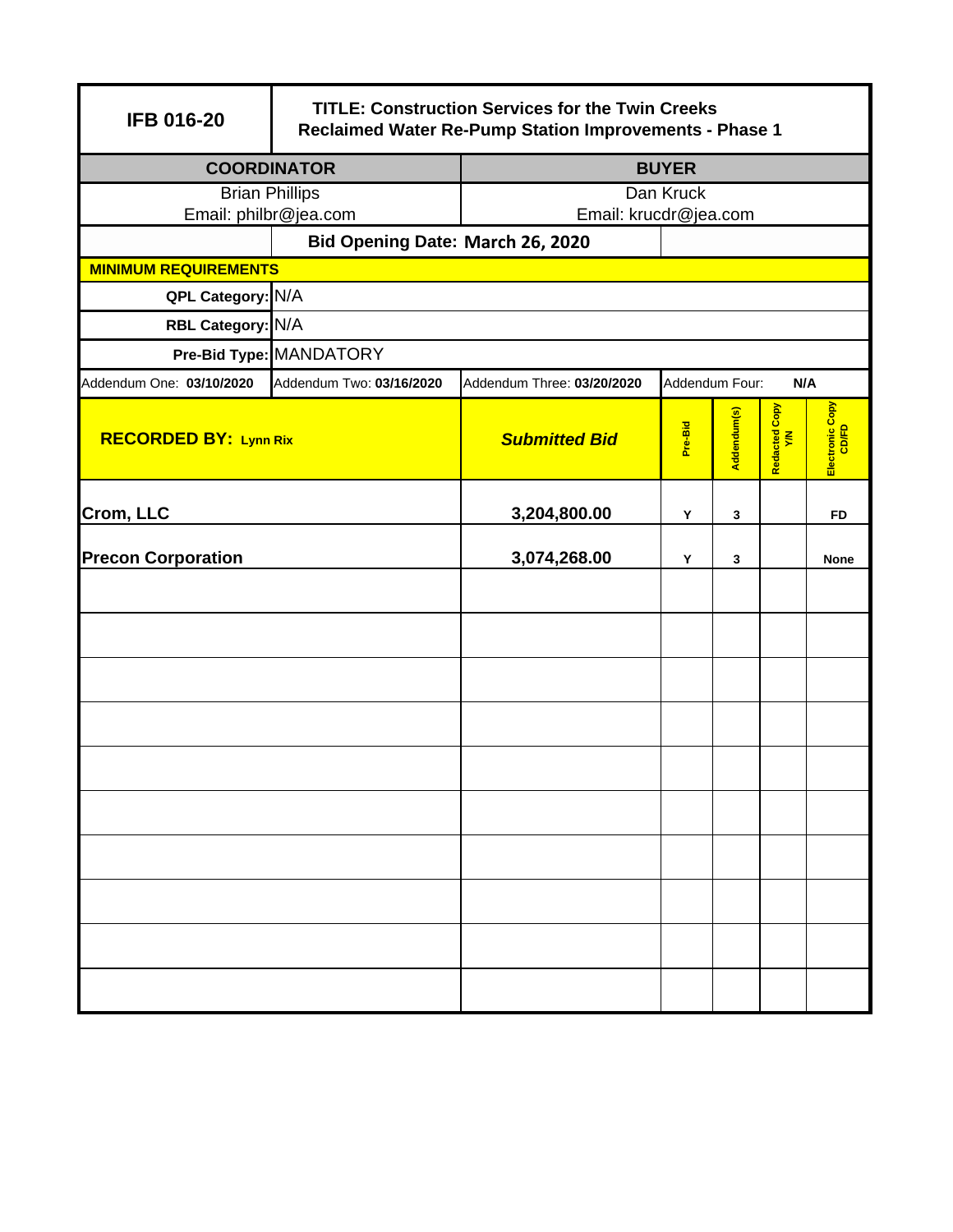| <b>TITLE: JEA Routine Hydrant Maintenance</b> |                                                                                                                                                              |                                                                                                      |   |             |                                                                 |  |  |
|-----------------------------------------------|--------------------------------------------------------------------------------------------------------------------------------------------------------------|------------------------------------------------------------------------------------------------------|---|-------------|-----------------------------------------------------------------|--|--|
| <b>COORDINATOR</b>                            |                                                                                                                                                              | <b>BUYER</b>                                                                                         |   |             |                                                                 |  |  |
| Donnie Keister                                |                                                                                                                                                              | David King                                                                                           |   |             |                                                                 |  |  |
| Email: keisdw@jea.com                         |                                                                                                                                                              |                                                                                                      |   |             |                                                                 |  |  |
|                                               |                                                                                                                                                              |                                                                                                      |   |             |                                                                 |  |  |
|                                               |                                                                                                                                                              |                                                                                                      |   |             |                                                                 |  |  |
|                                               |                                                                                                                                                              |                                                                                                      |   |             |                                                                 |  |  |
|                                               |                                                                                                                                                              |                                                                                                      |   |             |                                                                 |  |  |
|                                               |                                                                                                                                                              |                                                                                                      |   |             |                                                                 |  |  |
|                                               |                                                                                                                                                              | N/A                                                                                                  |   |             |                                                                 |  |  |
| <b>RECORDED BY: Lynn Rix</b>                  | <b>Submitted Bid</b>                                                                                                                                         | Pre-Bid                                                                                              |   |             | Electronic Copy<br>CD/FD                                        |  |  |
| <b>DMD Consultants Inc.</b>                   |                                                                                                                                                              | Y                                                                                                    | 3 |             | <b>None</b>                                                     |  |  |
|                                               | <b>Received</b>                                                                                                                                              | Y                                                                                                    | 0 |             | <b>FD</b>                                                       |  |  |
| Pure Technologies U.S. Inc. dba Wachs Water   |                                                                                                                                                              |                                                                                                      |   |             |                                                                 |  |  |
| <b>Services</b>                               |                                                                                                                                                              | Υ                                                                                                    | 3 |             | FD                                                              |  |  |
|                                               | <b>Received</b>                                                                                                                                              | Y                                                                                                    | 3 |             | FD                                                              |  |  |
|                                               |                                                                                                                                                              |                                                                                                      |   |             |                                                                 |  |  |
|                                               |                                                                                                                                                              |                                                                                                      |   |             |                                                                 |  |  |
|                                               |                                                                                                                                                              |                                                                                                      |   |             |                                                                 |  |  |
|                                               |                                                                                                                                                              |                                                                                                      |   |             |                                                                 |  |  |
|                                               |                                                                                                                                                              |                                                                                                      |   |             |                                                                 |  |  |
|                                               |                                                                                                                                                              |                                                                                                      |   |             |                                                                 |  |  |
|                                               |                                                                                                                                                              |                                                                                                      |   |             |                                                                 |  |  |
|                                               |                                                                                                                                                              |                                                                                                      |   |             |                                                                 |  |  |
|                                               | <b>MINIMUM REQUIREMENTS</b><br>QPL Category: N/A<br>RBL Category: N/A<br>Pre-Bid Type: MANDATORY<br>Addendum Two: 03/16/2020<br>R & M Service Solutions, LLC | Bid Opening Date: March 26, 2020<br>Addendum Three: 03/20/2020<br><b>Received</b><br><b>Received</b> |   | Addendum(s) | Email: kinggd@jea.com<br>Addendum Four:<br>Redacted Copy<br>Y/N |  |  |